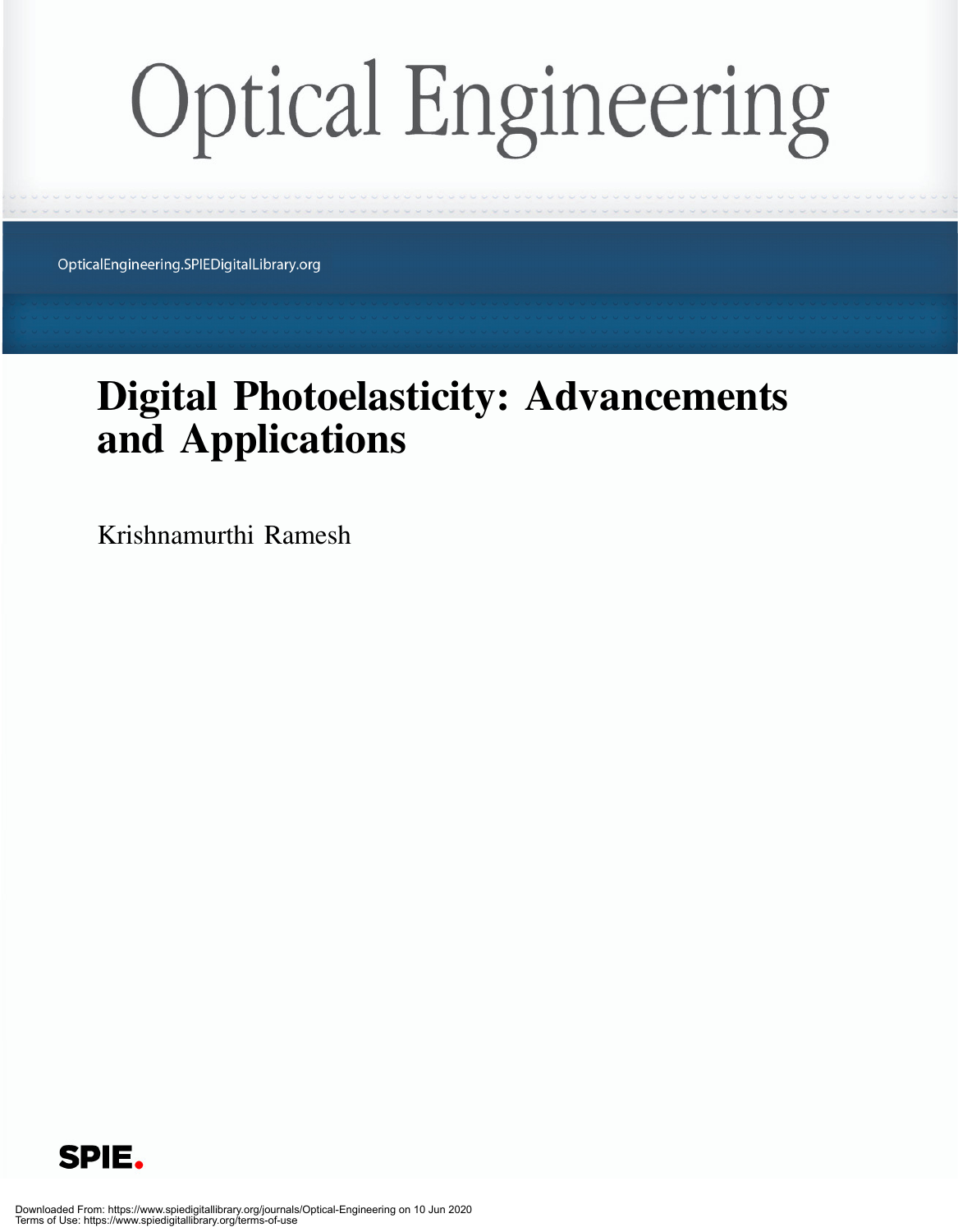## Digital Photoelasticity: Advancements and Applications

Krishnamurthi Ramesh Indian Institute of Technology Madras Department of Applied Mechanics Chennai, Tamilnadu 600042, India E-mail: [kramesh@iitm.a](mailto:)[c.in](mailto:kramesh@iitm.ac.in)

The digital optics revolution in recent years has dramatically enhanced and empowered innovation in all facets of modern life encompassing healthcare, structural safety, and recreation. In the last two decades, digital photoelasticity has seen great developments and it has now matured into a well-developed technique for reliable measurement of stress and strain distributions in engineering applications. Photoelasticity basically provides contours of principal stress/strain difference (isochromatic fringes) and principal stress/strain direction (isoclinic fringes). Two principal approaches have been in use: one that uses phase shifting with a monochromatic source and the other that uses color information for data reduction. Accurate results are guaranteed with proper choice of phase-unwrapping algorithms and suitable smoothing methodologies. Demonstration of the application of digital photoelasticity to solve a variety of problems would promote its wider use. This special section with nine papers addresses all of these concerns.

Micromechanical analysis of particulate materials, such as powders and grains, has wide-ranging application, from chemical, pharmaceutical, food, geotechnical, mechanical, minerals, and material-processing sectors, to beach sandcastles. Antony et al. have shown the use of digital photoelasticity for such a study. They have shown that unlike a granular surrounding, the shear stress distributions of inclusions in powder surroundings tend to display a continuum-like behavior under external compression. In the case of inclusions surrounded by grains, they have observed that the peak value in maximum shear stresses occurs within the inclusions, which deviates from that of Hertzian analysis.

Photoelasticity was one of the earliest techniques to experimentally quantify stress fields in the vicinity of a crack-tip. In fatigue crack growth, crack closure phenomenon is elusive to record experimentally. Through the use of phase shifting, Vasco-Olmo and Díaz have successfully quantified the reduction in the stress intensity factor of a crack in a polycarbonate specimen subjected to fatigue loading due to plasticity-induced crack closure. Polycarbonate is a birefringent material that is ductile enough to grow fatigue cracks.

If the interest is only to evaluate principal stress difference, the use of color information has attracted the attention of researchers, as one image is sufficient for analysis. This provides an advantage for conducting dynamic studies. One of the issues in such methodologies is the evaluation of fringe orders beyond three. Swain et al. have presented an interesting method that uses only two of the three color information coupled with an image normalization procedure to evaluate fringe orders up to 10 for a class of simple fringe fields.

In conventional photoelasticity, the isoclinic values are easy to determine, whereas the isochromatic evaluation other than at the fringe points is tedious. However, in digital photoelasticity, evaluation of isoclinics posed a serious challenge, as these are not defined at isochromatic skeletons. From the principles of continuum mechanics, the stress field is continuous and hence the principal stress directions also must be continuous. To achieve this, Ramesh et al. have reported an elegant smoothing methodology. The algorithm presented is robust and can in principle be used for a variety of experimental fringe patterns.

Photoelasticity is easily employable for determining the stresses in structural materials that are transparent and birefringent, such as glass and polymeric materials. Scafidi et al. have provided a review of various digital photoelastic methods to determine the residual stresses in glass and the development of swelling stresses induced by hydrothermal water uptake in aging epoxy–based thermoset polymers. An explanation on the increase of fracture toughness of hydrothermally aged epoxies is provided with the use of digital photoelastic measurement.

Wu and Huang have done a systematic study on the role of spatial and temporal phase unwrapping of isochromatic phasemaps. Use of multiwavelengths or multiple loads to get additional data for phase unwrapping has been classified as temporal phase unwrapping. The issues that need to be taken care in temporal phase unwrapping have been brought out by them.

Of late stress field study of biomedical applications is gaining importance, and the first challenge lies in the selection of suitable surrogate materials to model complex human physiological systems. The next is the simulation of the complex three-dimensional nature of biological load systems. Tomlinson and Taylor in their pilot study have reported the comparison of gelatine, konjac, and agar on their utility to model human tissue. Digital photoelasticity is used to visualize the penetration of a needle tip in simulated human tissue. They have also reported another pilot study that visualizes the stress field in the brain of a small baby when it is shaken. To make the problem domain easy to handle, they have simulated a 2-D model of the brain.

Surendra and Simha have championed the case of using syntactic recognition of intensity patterns for devising efficient digital photoelastic algorithms. They have done both an analytical and experimental study to capture the nature of an intensity field in the neighborhood of isotropic points (IP). They have suggested that the IPs are better analyzed in polar coordinates and have shown that in isolated IPs, the intensity variation is quadratic.

Photoelastic methods have been mostly in use for materi- © 2015 Society of Photo-Optical Instrumentation Engineers (SPIE) als that exhibit stress-induced birefringence. In high-energy